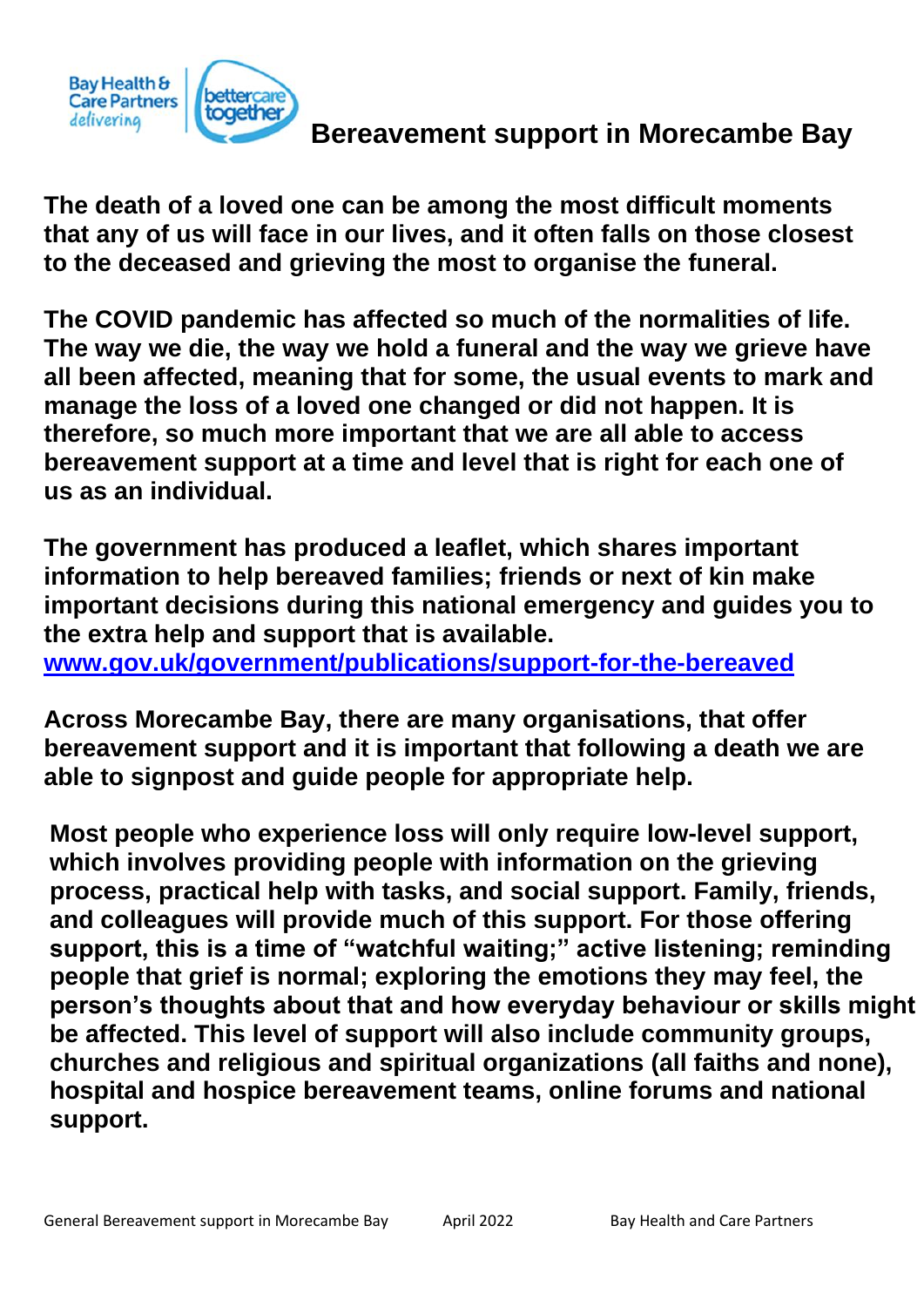

**Local support: Age UK Lancashire : [www.ageuk.org.uk/lancashire/about](http://www.ageuk.org.uk/lancashire/about-us/news/bereavement-support/)[us/news/bereavement-support/](http://www.ageuk.org.uk/lancashire/about-us/news/bereavement-support/) Amparo support following suicide (Lancashire): Tel. 0330 088 9255 [listening-ear.co.uk/amparo/](https://listening-ear.co.uk/amparo/) Bluebell (South Cumbria): Support following the loss of a child Tel. 07516556081 or 07849400315 [www.bluebell.org.uk/](http://www.bluebell.org.uk/) Cancer Care: Tel. 03330 150 628 [www.cancercare.org.uk/BereavementLeaflet](http://www.cancercare.org.uk/BereavementLeaflet) Child Bereavement UK Cumbria: Providing bereavement support to children and families. Face to face in Kendal and Carlisle, and elsewhere available by telephone, video and instant messenger. Tel. 0800 02 888 40 Email: [northsupport@childbereavementuk.org](mailto:northsupport@childbereavementuk.org) [www.childbereavementuk.org/](http://www.childbereavementuk.org/) Churches together in Cumbria (CTiC): Signposting to a church or minister<https://www.churchestogethercumbria.org.uk/> Churches Together Lancaster: Signposting to a church or minister across North Lancashire [jane@newlifelancaster.org.uk](mailto:jane@newlifelancaster.org.uk)  <https://together.ourchurchweb.org.uk/lancaster/> Cornerstone Bereavement support: 1:2:1 and group support at Cornerstone Lancaster Tel. 01524 840027 Email: [simoncornerstonecafe@gmail.com](mailto:simoncornerstonecafe@gmail.com)  Cruse Bereavement Care Cumbria: Tel. 0300 600 3434 [www.crusecumbria.org.uk/](http://www.crusecumbria.org.uk/) Cruse Bereavement Care Lancashire: Tel. 01772 433645 [www.cruselancashire.org.uk/](http://www.cruselancashire.org.uk/) Cumbria County Council: <https://www.cumbria.gov.uk/publichealth/bereavement.asp> Every Life Matters (Cumbria): Support for people bereaved by suicide: [www.every-life-matters.org.uk/affected-by-suicide/](http://www.every-life-matters.org.uk/affected-by-suicide/) Grief Chat:<http://griefchat.co.uk/chat/> Healthier Lancashire and South Cumbria: [www.healthierlsc.co.uk/suicide/bereaved-suicide](http://www.healthierlsc.co.uk/suicide/bereaved-suicide) Samaritans (Furness and South Lakes): [www.samaritans.org/branches/barrow/](http://www.samaritans.org/branches/barrow/)**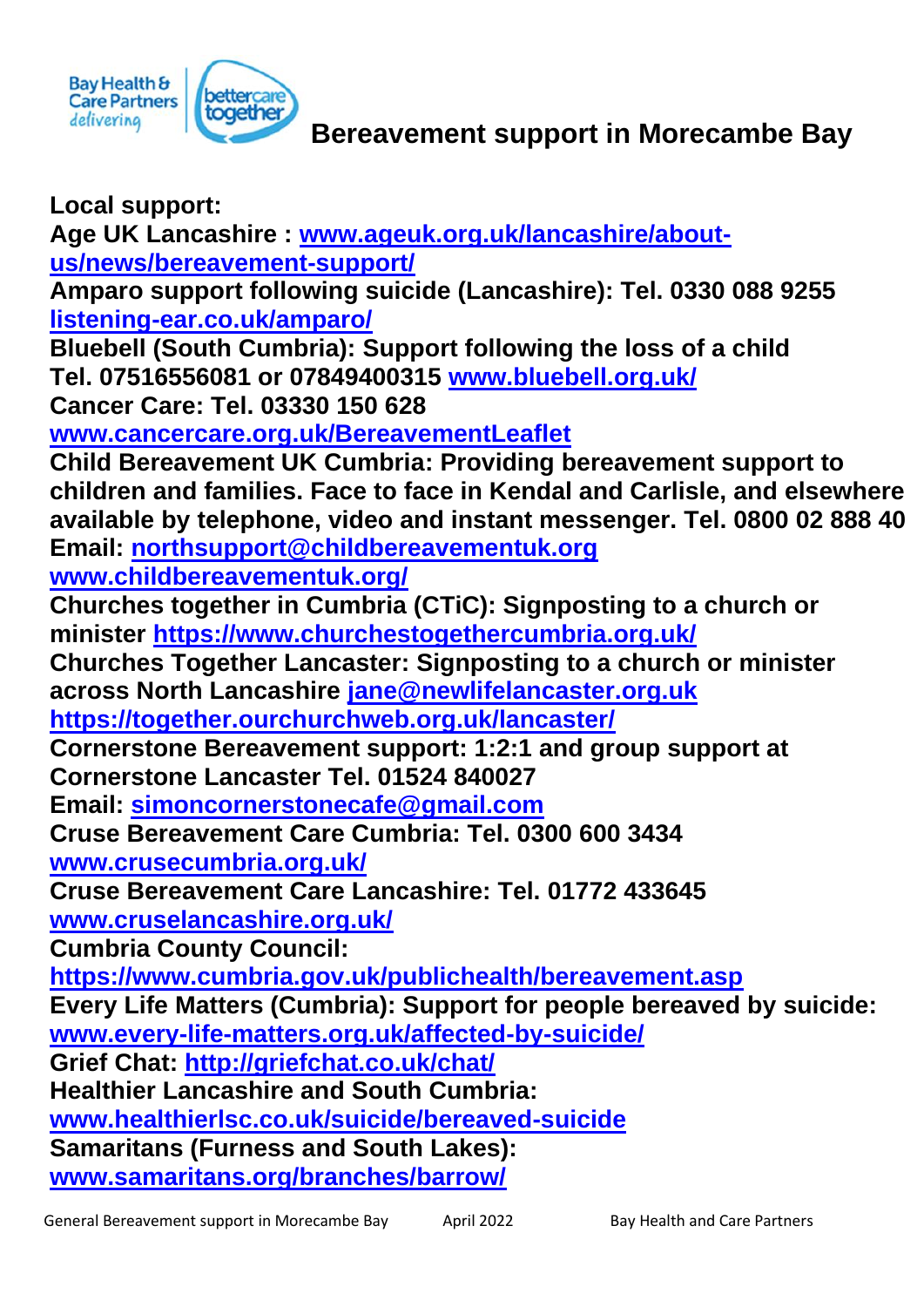

#### **Bereavement support in Morecambe Bay**

**Samaritans (Lancaster): [www.samaritans.org/branches/lancaster/](http://www.samaritans.org/branches/lancaster/) Samaritans: [https://www.samaritans.org/how-we-can-help/if-youre](https://www.samaritans.org/how-we-can-help/if-youre-having-difficult-time/support-groups-people-bereaved-suicide/)[having-difficult-time/support-groups-people-bereaved-suicide/](https://www.samaritans.org/how-we-can-help/if-youre-having-difficult-time/support-groups-people-bereaved-suicide/) School Resources: [localoffer.cumbria.gov.uk/kb5/cumbria/fsd/advice.page?id=2imoH2hBqTs](https://localoffer.cumbria.gov.uk/kb5/cumbria/fsd/advice.page?id=2imoH2hBqTs) [www.lancashire.gov.uk/media/916175/eps-bereavement-and-loss-covid-](http://www.lancashire.gov.uk/media/916175/eps-bereavement-and-loss-covid-19.pdf)[19.pdf](http://www.lancashire.gov.uk/media/916175/eps-bereavement-and-loss-covid-19.pdf) St John's Hospice: Tel. 01524382538 [www.sjhospice.org.uk/bereavement-support/](http://www.sjhospice.org.uk/bereavement-support/) and the Forget Me Not Centre: Providing bereavement and grief support to children, young people and families. Tel. 01524382538 <https://www.sjhospice.org.uk/forgetmenotcentreinfo/> St Mary's Hospice: Tel. 01229 580305 [www.stmaryshospice.org.uk/our](http://www.stmaryshospice.org.uk/our-care/for-families/bereavement-support/)[care/for-families/bereavement-support/](http://www.stmaryshospice.org.uk/our-care/for-families/bereavement-support/) Suicide Bereavement Support Cumbria (& surrounding area): Tel. 07572 975 721 or 07896 703 757 [www.sbs.org.uk/](http://www.sbs.org.uk/)**

**Tigerlily Trust: Support following baby loss: Email:** 

**[enquiries@tigerlilytrust.co.uk](mailto:enquiries@tigerlilytrust.co.uk)**

**Facebook:<https://www.facebook.com/TigerLilyTrust/> University Hospitals of Morecambe Bay: Tel. 01524 512406 [www.uhmb.nhs.uk/our-services/services/bereavement](http://www.uhmb.nhs.uk/our-services/services/bereavement)**

**National and online support**

**Age UK: [www.ageuk.org.uk/information-advice/health](http://www.ageuk.org.uk/information-advice/health-wellbeing/relationships-family/bereavement/)[wellbeing/relationships-family/bereavement/](http://www.ageuk.org.uk/information-advice/health-wellbeing/relationships-family/bereavement/)**

**At a Loss: The UK's signposting website for the bereaved [www.ataloss.org/](http://www.ataloss.org/)**

**Brake: Provide support for people bereaved by a death on the road <https://www.brake.org.uk/>**

**Care for the Family: [https://www.careforthefamily.org.uk/family](https://www.careforthefamily.org.uk/family-life/bereavement-support)[life/bereavement-support](https://www.careforthefamily.org.uk/family-life/bereavement-support)**

**Child Bereavement UK: Includes Live Chat via the website Tel. 0800 02 888 40 [www.childbereavementuk.org/](http://www.childbereavementuk.org/)**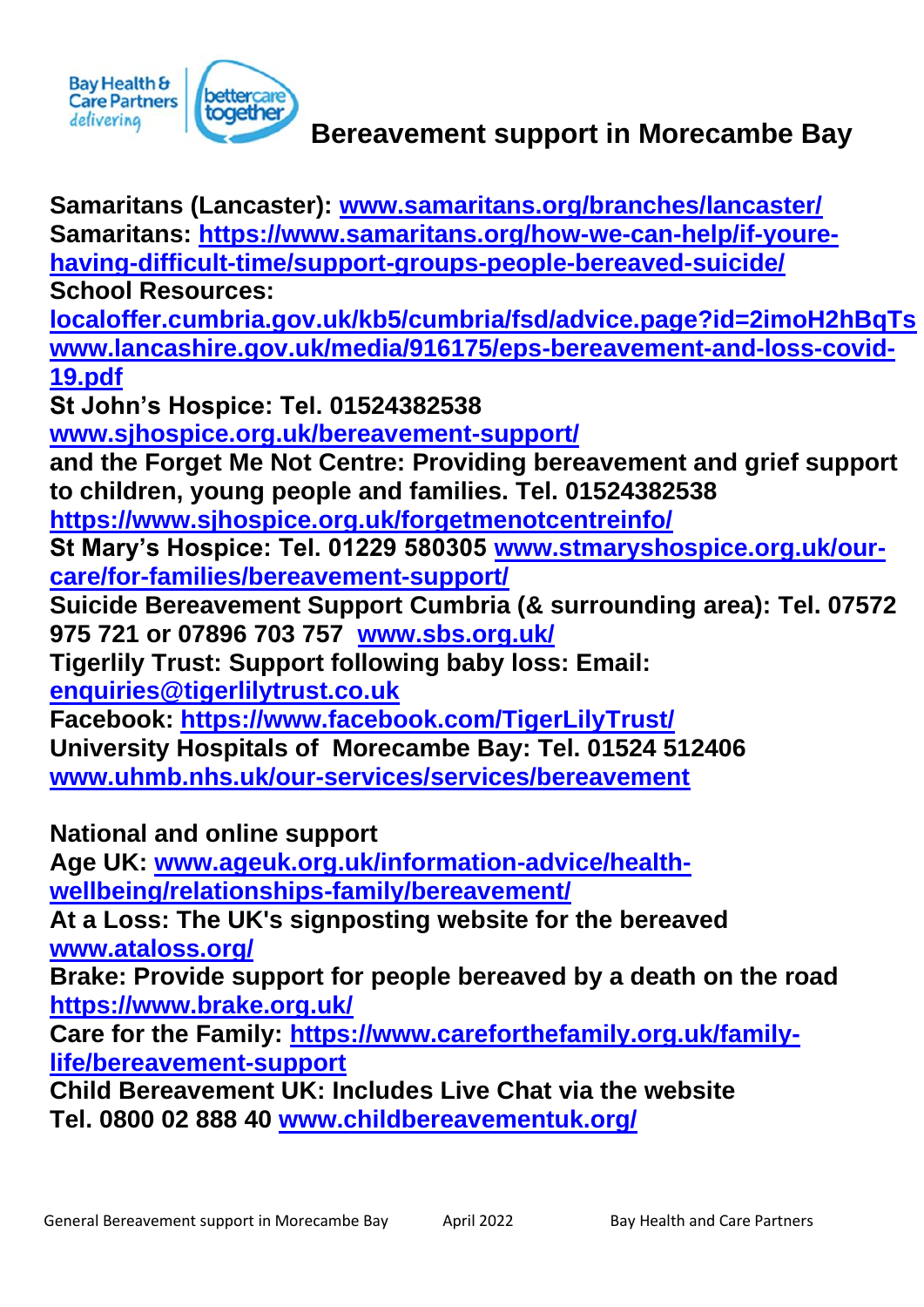

**Coroners' Courts Support Service: Provide support to people where there is an inquest following a death Tel. 0300 111 2141 [www.coronerscourtssupportservice.org.uk](http://www.coronerscourtssupportservice.org.uk/) Cruse Bereavement Care: Tel. 0808 808 1677 [www.cruse.org.uk/](http://www.cruse.org.uk/) Dying Matters: [www.dyingmatters.org/](http://www.dyingmatters.org/) Good Thinking:<https://www.good-thinking.uk/bereavement/> Grief Chat:<https://griefchat.co.uk/chat/> Grief Encounter: Tel. 0808 802 0111<https://www.griefencounter.org.uk/> Interfaith and Multifaith: [www.interfaith.org.uk/](http://www.interfaith.org.uk/) Kooth: Online support for children and young people <https://www.kooth.com/> Lullaby Trust: Support for anyone affected by the sudden and unexpected death of a baby or young child [www.lullabytrust.org.uk/bereavement-support/](http://www.lullabytrust.org.uk/bereavement-support/) Marie Curie: Tel. 0800 090 2309 [www.mariecurie.org.uk/](http://www.mariecurie.org.uk/) National Bereavement Alliance: [nationalbereavementalliance.org.uk/](https://nationalbereavementalliance.org.uk/) National Bereavement Partnership: Tel. 0800 448 0800 <https://www.nationalbereavementpartnership.org/> Network - Health: Supports pastoral, spiritual, and religious care in healthcare, particularly at end-of-life<https://network-health.org.uk/> NHS Bereavement Helpline: Tel. 0800 2600 400 [www.nhs.uk/conditions/coronavirus-covid-19/bereavement-advice-and](http://www.nhs.uk/conditions/coronavirus-covid-19/bereavement-advice-and-support/)[support/](http://www.nhs.uk/conditions/coronavirus-covid-19/bereavement-advice-and-support/) The helpline is now run by Sudden <https://www.suddendeath.org/> Samaritans: Tel. 116 123 free from any phone 0330 094 5717 local call charges apply<https://www.samaritans.org/> Sands: Support for anyone affected by the death of a baby Tel. 0808 164 3332<http://www.sands.org.uk/> Sudden: Support when someone has died suddenly, or too soon in their lives Tel. 0800 2600 400 <https://www.suddendeath.org/> Survivors of Bereavement by Suicide: Tel. 0300 111 5065 [uksobs.org/](https://uksobs.org/) The Compassionate Friends: 0345 123 2304<https://www.tcf.org.uk/> The Good Grief Trust: [www.thegoodgrieftrust.org/](http://www.thegoodgrieftrust.org/) Way Widowed and Young: For people aged 50 or under when their partner died: [www.widowedandyoung.org.uk/](http://www.widowedandyoung.org.uk/)**

Bay Health &<br>Care Partners

delivering

**pettercare**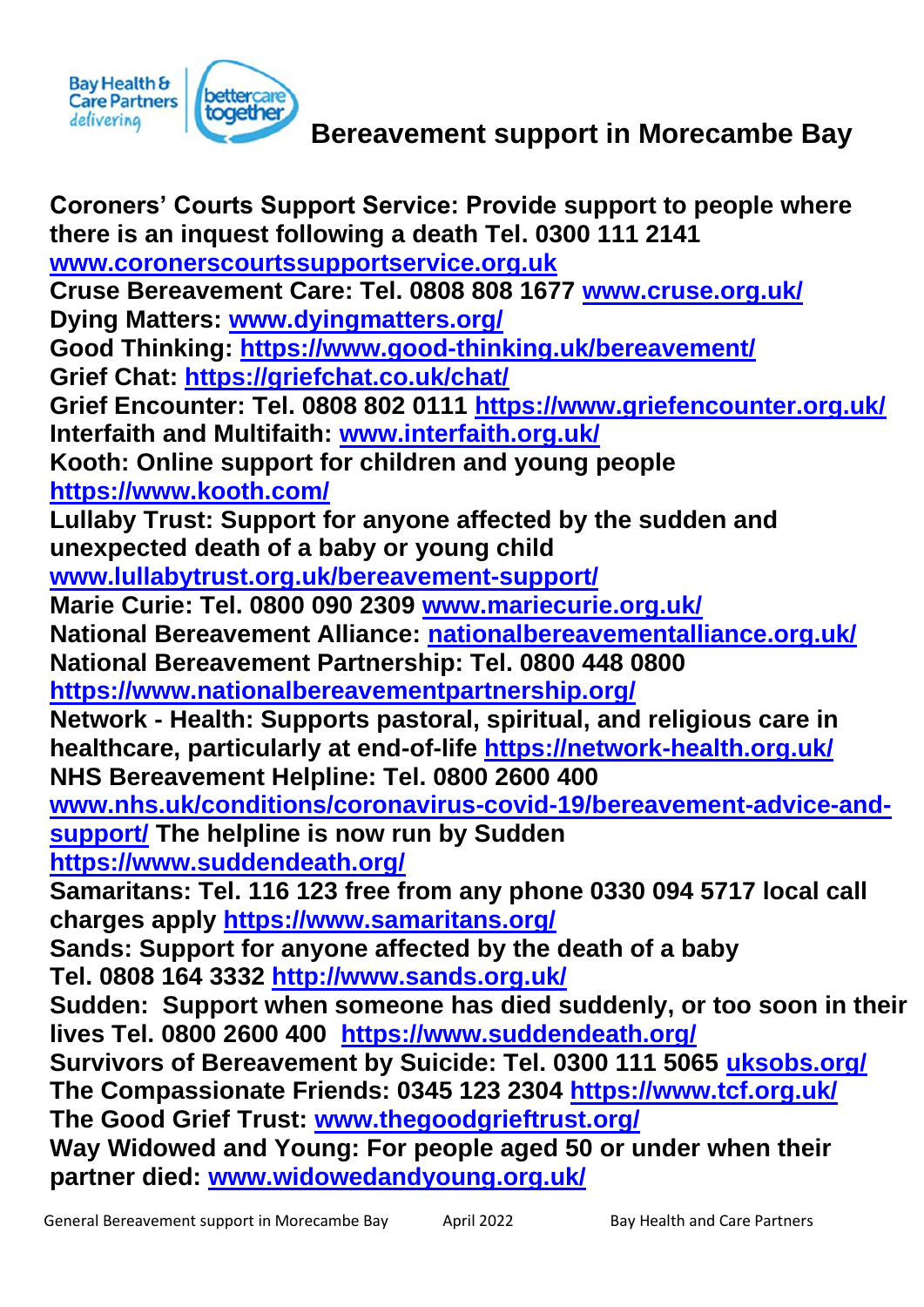

# **Winstons Wish: Tel. 08088 021 [www.winstonswish.org/about-us/](http://www.winstonswish.org/about-us/) Bereavement support online**

**The following is a list of nationally produced online information, which families and carers can be signposted to about grief, funerals and support in exceptional times.**

**Child Bereavement UK: [www.childbereavementuk.org/coronavirus](http://www.childbereavementuk.org/coronavirus-supporting-children)[supporting-children](http://www.childbereavementuk.org/coronavirus-supporting-children)**

**https://www.childbereavementuk.org/Pages/Category/coronavirus Compassion in Dying: Helping people prepare for the end of life. How to talk about it, plan for it, and record your wishes Tel: 0800 999 2434 [coronavirus.compassionindying.org.uk/making-decisions-about](https://coronavirus.compassionindying.org.uk/making-decisions-about-treatment/)[treatment/](https://coronavirus.compassionindying.org.uk/making-decisions-about-treatment/)**

**Cruse Bereavement Care: [www.cruse.org.uk/get-help/coronavirus](http://www.cruse.org.uk/get-help/coronavirus-dealing-bereavement-and-grief)[dealing-bereavement-and-grief](http://www.cruse.org.uk/get-help/coronavirus-dealing-bereavement-and-grief)**

**Books for children: [www.cruse.org.uk/about-](http://www.cruse.org.uk/about-cruse/publications/recommended-books/books-for-children)**

**[cruse/publications/recommended-books/books-for-children](http://www.cruse.org.uk/about-cruse/publications/recommended-books/books-for-children)**

**Devon CC: Blessings, rituals and last rites during the coronavirus pandemic [https://www.devon.gov.uk/equality/communities/religion](https://www.devon.gov.uk/equality/communities/religion-faith-or-belief/coronavirus-pandemic)[faith-or-belief/coronavirus-pandemic](https://www.devon.gov.uk/equality/communities/religion-faith-or-belief/coronavirus-pandemic)**

**Dying Matters: Aims to help people talk more openly about dying, death and bereavement, and making plans for the end of life. [www.dyingmatters.org/page/updated-resources](http://www.dyingmatters.org/page/updated-resources)**

**Faith Action: [www.faithaction.net/campaigns/coronavirus/](http://www.faithaction.net/campaigns/coronavirus/) Humanist UK: [humanism.org.uk/2020/04/20/humanists-uk-welcomes](https://humanism.org.uk/2020/04/20/humanists-uk-welcomes-updated-guidance-on-funerals-during-the-pandemic/)[updated-guidance-on-funerals-during-the-pandemic/](https://humanism.org.uk/2020/04/20/humanists-uk-welcomes-updated-guidance-on-funerals-during-the-pandemic/)**

**Interfaith and Multifaith: [www.interfaith.org.uk/news/covid-19](http://www.interfaith.org.uk/news/covid-19) Irish Hospice Foundation: [hospicefoundation.ie/bereavement-2-](https://hospicefoundation.ie/bereavement-2-2/covid19-care-and-inform/) [2/covid19-care-and-inform/](https://hospicefoundation.ie/bereavement-2-2/covid19-care-and-inform/)**

**Marie Curie: [www.mariecurie.org.uk/help/support/coronavirus](http://www.mariecurie.org.uk/help/support/coronavirus) Mental Health & Wellbeing during Covid-19: [www.every-life](http://www.every-life-matters.org.uk/wp-content/uploads/2020/04/ELM006-COVID-19-public-info-a5-booklet-AW-online-1.pdf)[matters.org.uk/wp-content/uploads/2020/04/ELM006-COVID-19-public](http://www.every-life-matters.org.uk/wp-content/uploads/2020/04/ELM006-COVID-19-public-info-a5-booklet-AW-online-1.pdf)[info-a5-booklet-AW-online-1.pdf](http://www.every-life-matters.org.uk/wp-content/uploads/2020/04/ELM006-COVID-19-public-info-a5-booklet-AW-online-1.pdf)**